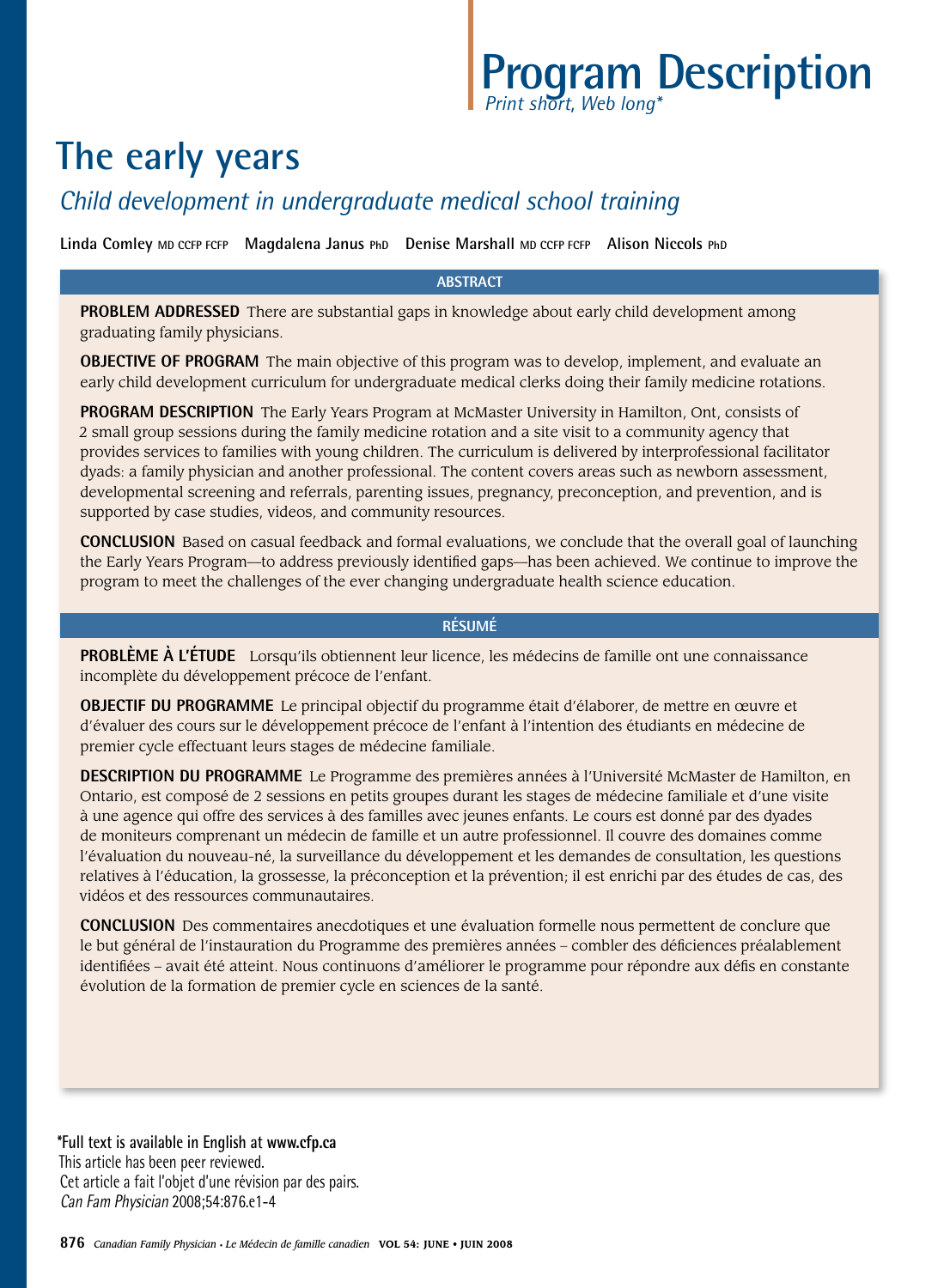### **The early years Program Description**

The first 6 years of life are crucial in that they are the foundation upon which future development is based. An appreciation of the implications of early development is important for all future physicians, particularly primary care physicians.1 *The Early Years Study: Reversing the Real Brain Drain*2,3 emphasized the need for enhanced education and collaboration among all sectors involved in early child development. This report spawned many initiatives among government and professional bodies; in Ontario, provincial government funding was expanded to improve many early childhood services<sup>4</sup> and to create new supports for young children through Ontario Early Years Centres.

Primary care providers play a pivotal role in early childhood development, especially as a key access point for children and parents.<sup>5</sup> Yet physician surveys show that graduating family medicine residents and practising family doctors feel ill-equipped to play such a role, owing to a lack of comprehensive training in common developmental issues of young children, and that they are not aware of community services.<sup>6</sup> In response, the Department of Family Medicine at McMaster University in Hamilton, Ont, conducted an informal survey to assess potential gaps in the undergraduate early childhood development curriculum at the Michael G. DeGroote School of Medicine. Substantial gaps were identified in areas such as neurodevelopment, typical early developmental milestones, parenting, and behavioural issues. As a result, the Department of Family Medicine developed, implemented, and evaluated an early child development curriculum for undergraduate medical clerks doing their family medicine rotations.

While some universities offer undergraduate medical courses on pediatric<sup>7</sup> or family issues, $\frac{8}{3}$  and there are some publications on undergraduate medical programs on specific child health issues, $9$  learning disabilities, $10$ and multidisciplinary school-based health centres,<sup>11</sup> no other information on programs focused on the early years was available.

#### **Objectives of the program**

The Early Years Program at McMaster has 3 objectives. The first is to provide family medicine clerks with

Dr Comley *is a family physician (retired) in a rural-based medicine group practice in the Niagara region of Ontario and Faculty Coordinator for the Early Years Program in the Department of Family Medicine at McMaster University in Hamilton, Ont.* Dr Janus *is an Assistant Professor in the Department of Psychiatry and Behavioural Neuroscience at McMaster University.* Dr Marshall *is an Associate Professor and Assistant Dean of Faculty Development in the Faculty of Health Sciences at McMaster University.* Dr Niccols *is an Associate Professor at McMaster University and Director of the Infant-Parent Program at McMaster Children's Hospital.* 

knowledge of early child neurodevelopment from preconception to preschool age, with an emphasis on the interaction between "nature" and "nurture." Faculty and students discuss environmental, social, and biological factors that might positively or negatively affect development, as well as concepts such as attachment, parenting style, and parent-child interaction. The second objective is for students to use this knowledge as they examine the role of the physician in assessing development, identifying risks to development, and initiating early intervention in a primary care context. The third objective is to expose the students to professionals who interact with young children and families in community settings, to foster understanding of the various roles of early childhood professionals and their relationships with children and parents.

#### **Program development**

Curriculum materials were derived from teaching materials developed in 2000 by the Ontario College of Family Physicians peer presenter program, "Healthy Child Development," and adapted with the help of other professional experts. In December 2002, the Department of Family Medicine developed an Early Years Steering Committee, with representation from family medicine, child psychiatry, developmental pediatrics, nursing, public health, infant development, and early childhood research, to assist in launching the program. This committee continues to direct and evaluate further development of the program, and to recruit and train facilitators to deliver the program to the medical students. Since 2003, the curriculum has been delivered by interprofessional facilitator dyads: a family physician and one other professional (eg, nurse, child psychiatrist, infant-parent therapist, or developmental pediatrician). The initial curriculum was presented to 6 groups of 10 to 12 students, representing approximately two-thirds of the medical class (N=100) during the 2002 academic year. An important component of the program has been a site visit to a community agency involved in assessment or provision of services to families with children 0 to 6 years old (eg, Ontario Early Years Centres, communication clinics, home visits with an infant-parent therapist). Program evaluations by students have provided important feedback and stimulated program revision, especially during the pilot year.

#### **Program outline**

The curriculum teaching model is based on the McMaster University small group learning format. During most of their rotations, including the 6-week family medicine rotation, the clinical clerks gather for weekly tutorials in groups of approximately 10. The Early Years Program consists of 2, 3-hour small group sessions, 3 weeks apart, set during the family medicine rotation. Each student visits an early years site sometime between the 2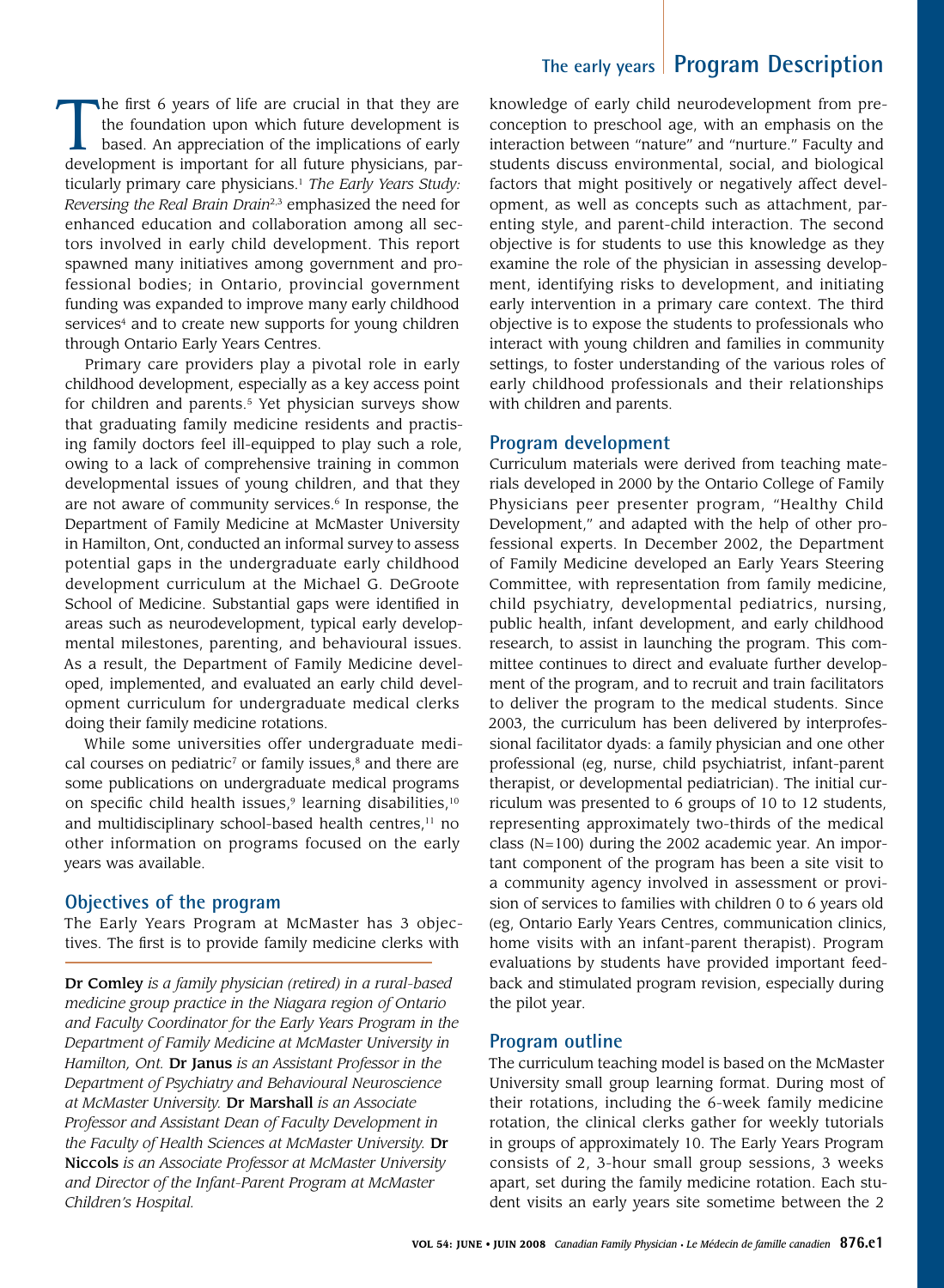## **Program Description** The early years

sessions, and all students discuss their experiences at the second sessions.

At the beginning of the family medicine rotation, the clerk receives an early years package, which contains the printed objectives of the program, an "Improving the Odds: Healthy Child Development" manual<sup>12</sup> (based on an earlier work by Comley<sup>13</sup>), and instructions and contact information for the site visit. A roster of sites in the community is arranged so that there are 1 or 2 students at each site. The students write brief reflective reports about their site visits.

Before the first session, the students are expected to acquire understanding of the program by reading the introductory chapters in the manual. At the beginning of the first session, the students are polled about their own background experiences. The session proceeds with a discussion of newborn assessment (physical and neurologic examination, illustrated by short video clips), medical screening, and early parenting issues, including infant attachment (also illustrated with video clips). A case report illustrates the issues discussed and leads to information sharing of related community resources. The rest of the session focuses on the wellbaby checkup, including goals, tools (such as the Rourke Baby Record<sup>14</sup>), and developmental screening, with case studies and video clips illustrating typical development, developmental delay, motor development, speech delay, and autism spectrum disorder. The session ends with a review of expectations regarding the site visit and an invitation for students to share relevant cases from their family practice placements at the next session.

The second session opens with a discussion of the students' site visits and methods for finding resources in other communities. Parenting, parenting style, and toddlerbehaviour issues are discussed and illustrated with video clips. The rest of the session is devoted to examining preconception and pregnancy, in order to consider how those preventive measures relating to child development can be built into primary care practice. The Antenatal Psychosocial Health Assessment (ALPHA) provides a template for discussion of psychosocial factors during pregnancy.15,16 Case studies and videos stimulate discussion of their psychosocial risk factors assessment in family practice, and the use of community resources is discussed. Students are referred to their resource packages for more detailed information, websites, and references.

#### **Faculty development**

In order to deliver the curriculum, a pool of faculty facilitators is required, as there are 8 to 12 groups of medical clerks placed in the mandatory family medicine rotation over the course of a year. Full-time and part-time faculty members responded to a recruitment call; they attended a faculty development workshop, received the curriculum material, and attended at least 1 student program before facilitating a session with an experienced

cofacilitator. A facilitator manual was developed, consisting of an outline of the program and teaching resources such as PowerPoint presentations, a list of videos, and a cache of cases for discussion. In total, 10 physician facilitators have been trained, enabling delivery of the curriculum and adequate distribution of both workload and learning sites.

#### **Curriculum evaluation**

At the end of each Early Years Program, students are asked to complete a 2-part evaluation form. The students self-rate their knowledge increases along a 4 point scale, from "not at all" to "a lot." In the second section, the students are asked to rate components of the program along a 7-point scale, from "strongly agree" to "strongly disagree." They are invited to provide comments on any aspect of the program.

In 2004, students from 5 consecutive rotations evaluated the program. In total, 89 students attended the workshops and 83 (93%) of them completed evaluation forms. Most of the students (51% to 93%) indicated that they had learned quite a bit or a lot about many of the topics (Table 1). Most students (55% to 78%) agreed or strongly agreed with many of the statements regarding the quality and importance of the program (Table 2). Approximately half of the students (48%) agreed or strongly agreed that the site visits were helpful.

#### **Table 1. Students' perceptions of educational gains**

| <b>TOPIC</b>                                                                                        | % OF STUDENTS<br><b>RESPONDING "QUITE</b><br>A BIT" OR "A LOT" |
|-----------------------------------------------------------------------------------------------------|----------------------------------------------------------------|
| Assessing normal growth and development<br>in infants                                               | 69                                                             |
| Assessing normal growth and development<br>in preschoolers                                          | 65                                                             |
| Importance of early brain development in<br>infancy                                                 | 82                                                             |
| Psychological risk factors in pregnancy<br>that might affect positive maternal-infant<br>attachment | 78                                                             |
| Performing a prenatal psychosocial<br>assessment                                                    | 65                                                             |
| Factors that promote positive parent-<br>infant attachment                                          | 83                                                             |
| Importance and assessment of postpartum<br>depression                                               | 73                                                             |
| Neurologic examination of infants                                                                   | 51                                                             |
| Factors that adversely affect normal<br>neurodevelopment of infants                                 | 70                                                             |
| Offering parents information about<br>community resources                                           | 77                                                             |
| Importance of supporting parenting                                                                  | 72                                                             |
| Role of physician in promoting early<br>childhood development                                       | 93                                                             |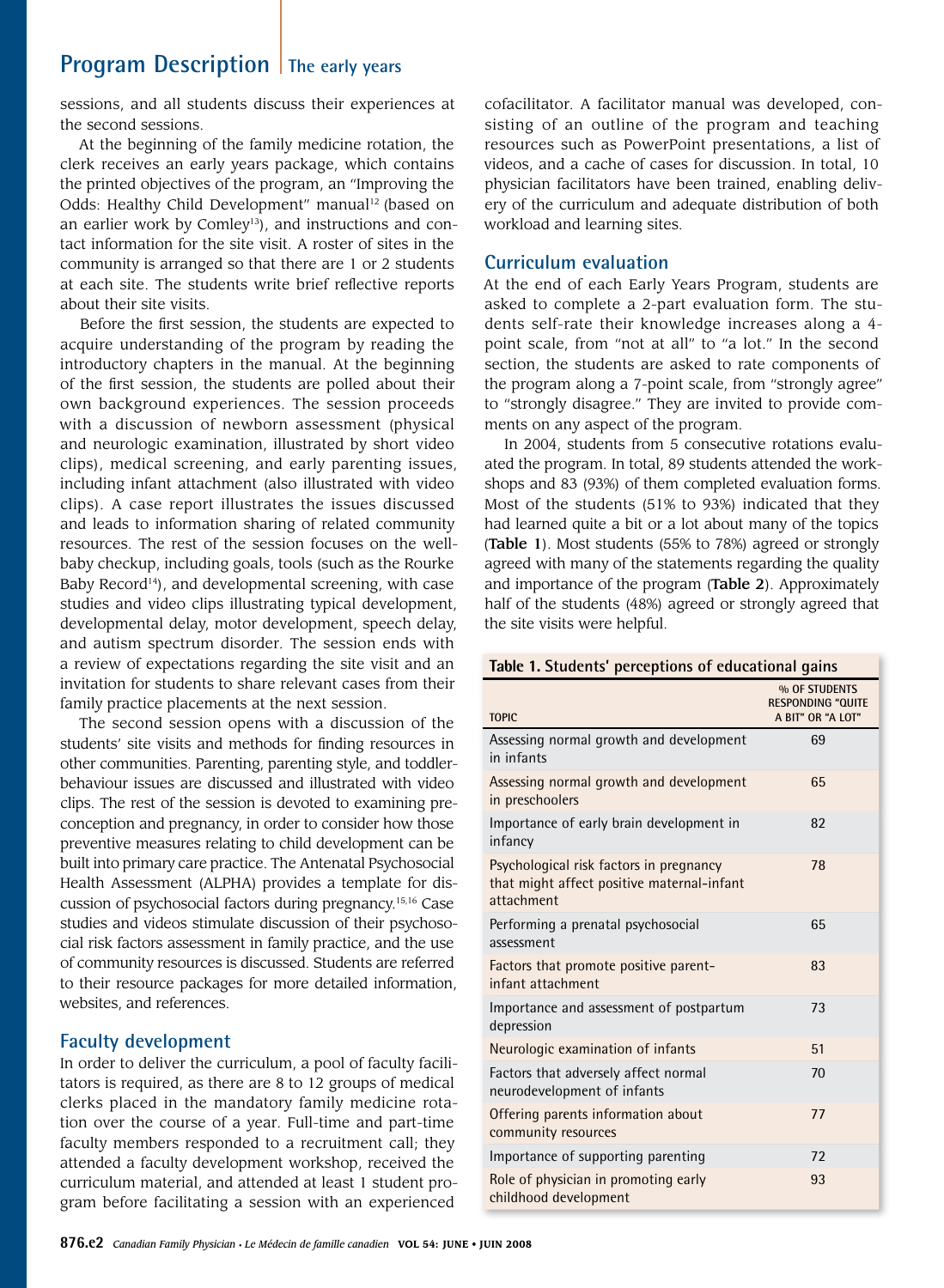### **The early years Program Description**

#### **Table 2. Students' evaluations of program**

| ASPECT OF PROGRAM                                                        | % OF STUDENTS<br><b>RESPONDING</b><br>"AGREE" OR "STRONGLY<br>AGREE" |
|--------------------------------------------------------------------------|----------------------------------------------------------------------|
|                                                                          |                                                                      |
| Workshop accomplished the stated<br>objectives                           | 55                                                                   |
| Material in the program is important for<br>all medical students         | 70                                                                   |
| Level of content met my needs                                            | 61                                                                   |
| Handouts, curriculum, and resources<br>were helpful                      | 78                                                                   |
| Discussing cases helped my learning                                      | 59                                                                   |
| Videos were helpful to illustrate points                                 | 76                                                                   |
| Site visits were useful in illustrating the<br>principles of the program | 48                                                                   |

All students provided additional comments that were generally positive. As many as 58% valued the information, discussions, resources, videos, cases, facilitators, and site visits. Suggestions for improving the curriculum included wanting more information on the neurologic examination. The students asked that sitevisit information be provided in advance and for better organization of site visits to ensure direct access to parents, children, and on-site health professionals.

#### **Discussion**

There was a high response rate from students completing the evaluations in 2004; therefore, the results obtained were likely to have been fairly representative. Most of the student responses on the evaluations were positive; students seemed to view the content of the program as useful, and their awareness of issues related to early child development appeared to have increased.

Only half of the students, however, reported that the level of content met their needs. The medical students at McMaster University have a wide variety of backgrounds and differing levels of previous exposure, training, and experience with early years material. Some have had no clinical or educational exposure to children at all, while others have postgraduate degrees related to child development. Students also have various levels of interest and varied initial perceptions of the relevance of early development issues to their future practices. These differences have created challenges in presenting the material to students. Also, the program takes a broad perspective and interdisciplinary approach to the material, with a strong emphasis on preventive strategies and early detection of risks and delays rather than a specific diagnosisand-treatment approach that students might expect. This might influence the perception that the level of content does not fully meet students' needs. However, the program perspective is unique and aims to help future physicians see themselves as part of an interdisciplinary team promoting optimal early child development.

#### **EDITOR'S KEY POINTS**

- Family physicians play a key role in the first years of children's lives, yet studies have shown that many family medicine residents and practising family physicians do not feel fully prepared to fill this role.
- Based on the results of a survey to identify gaps in the undergraduate curriculum, the Department of Family Medicine at McMaster University in Hamilton, Ont, developed an early childhood development curriculum for undergraduate medical clerks on their family medicine rotations. The program explores the interaction between "nature" and "nurture," and emphasizes community resources.
- Preliminary evaluation by the clinical clerks showed that, while most had learned a lot about the topics, only about half thought the content met their needs. Based on the feedback, further improvements were made to the program.

#### **Points de repère du rédacteur**

- Le médecin de famille joue un rôle-clé au cours des premières années de la vie des enfants et pourtant, certaines études indiquent que plusieurs résidents en médecine familiale et médecins de famille en pratique se considèrent mal préparés pour ce rôle.
- À partir d'une enquête visant à identifier les déficiences du curriculum de premier cycle, le Département de médecine familiale de l'Université McMaster à Hamilton (Ont.) a instauré des cours sur le développement des jeunes enfants à l'intention des étudiants en médecine qui effectuent leurs stages de médecine familiale. Le programme explore les interactions entre « génétique et environnement », et insiste sur les ressources communautaires.
- Une évaluation préliminaire des stagiaires indiquait que même si la plupart d'entre eux avaient acquis beaucoup de connaissances sur les sujets enseignés, seulement la moitié croyaient que le contenu répondait à leur besoins. Leurs commentaires ont permis d'apporter des améliorations supplémentaires au programme.

The inability to measure the effectiveness of this program, other than through the self-evaluation form, can be considered a limitation. At present, examinations do not connect students' performances directly to the early years sessions. A topic-specific set of questions is currently being developed, however, to add to the end-ofclerkship examinations.

#### **Future direction**

Some student suggestions have led to program refinements. Increased focus on the neurologic examination, for example, was addressed by providing videos as visual examples. The site visits were simplified and